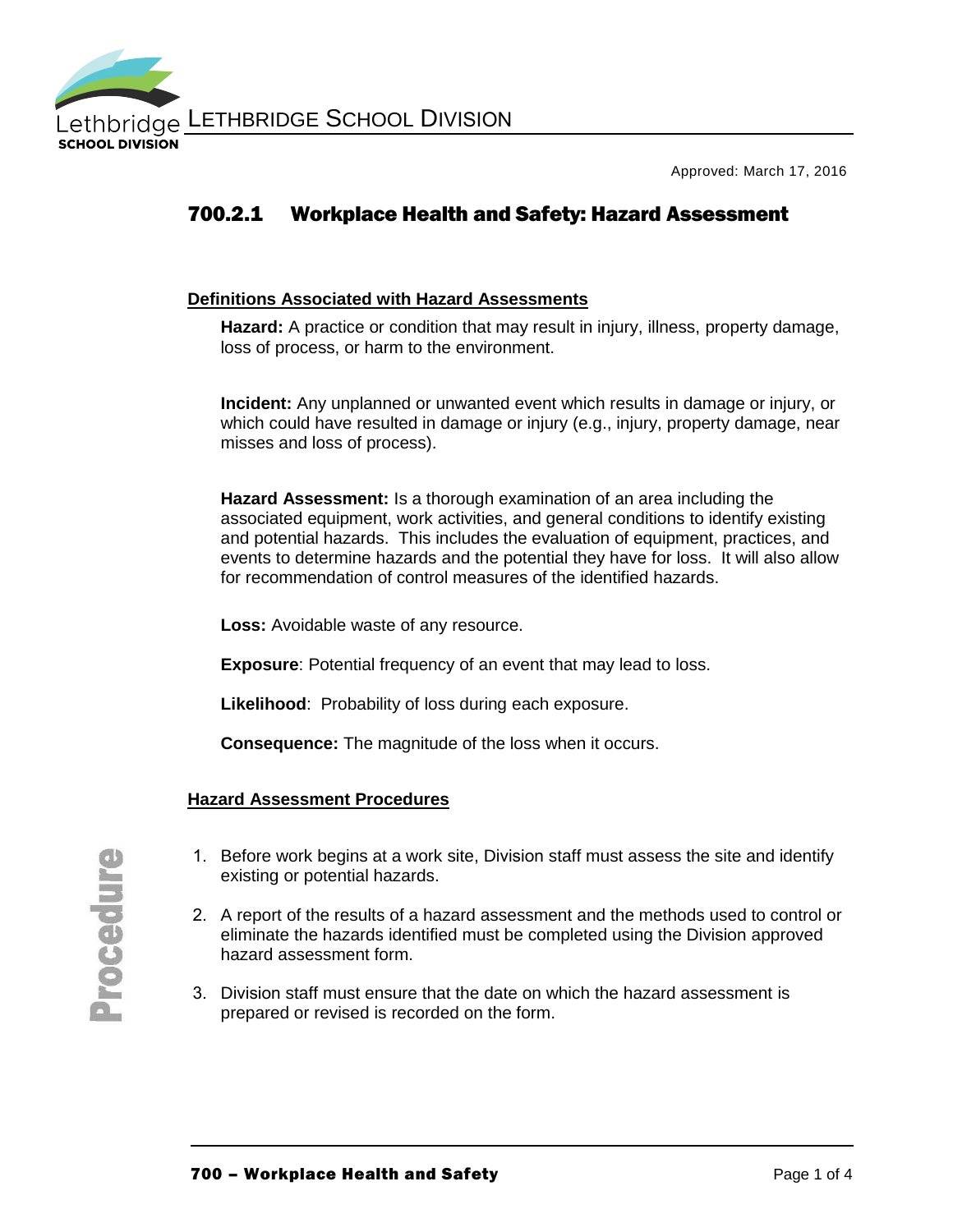

Lethbridge LETHBRIDGE SCHOOL DIVISION

- **SCHOOL DIVISION**
- 4. The hazard assessment must be:
	- 4.1. reviewed on a regular basis;
	- 4.2. completed when a new work process or worksite is introduced; or
	- 4.3. completed when a work process or worksite changes.
- 5. The initial hazard assessment process should include:
	- 5.1. the supervisor;
	- 5.2. a Workplace Health and Safety Committee member;
	- 5.3. the employee(s) most familiar with how the job is done and its related hazards; and
	- 5.4. where appropriate, experts or specialists such as maintenance personnel, occupational hygienists, ergonomists, or design engineers.
- 6. Basic steps in performing a hazard assessment and developing safe work processes are:
	- 6.1. identifying/selecting the job to be analysed;
	- 6.2. breaking the job down into a sequence of basic steps;
	- 6.3. identifying potential hazards in each step;
	- 6.4. assigning a risk ranking based on likelihood, exposure and consequence indicators (see section 3 below);
	- 6.5. prioritizing each hazard according to its risk rating; and
	- 6.6. determining appropriate hazard control measures.
- 7. In assigning a priority to the assessment of hazards the following should be considered:
	- 7.1. jobs with a high frequency of accidents or near misses which pose a significant threat to health and safety;
	- 7.2. jobs that have already produced fatalities, disabling injuries, illnesses or environmental harm;
	- 7.3. jobs that have the potential to cause serious injury, harm, or damage, even if they have never produced an injury or illness;
	- 7.4. jobs involving two or more employees who should perform specific tasks simultaneously;
	- 7.5. newly established jobs whose hazards may not be evident because of the lack of experience;
	- 7.6. jobs that have undergone a change in procedure, equipment or materials;
	- 7.7. jobs whose operation may have been affected by new regulations or standards; and
	- 7.8. infrequently performed jobs where employees may be at greater risk when undertaking non-routine tasks.
- 8. It is recognized that some documented hazard controls are required by law. They are commonly referred to as Codes of Practice under the Occupational Health and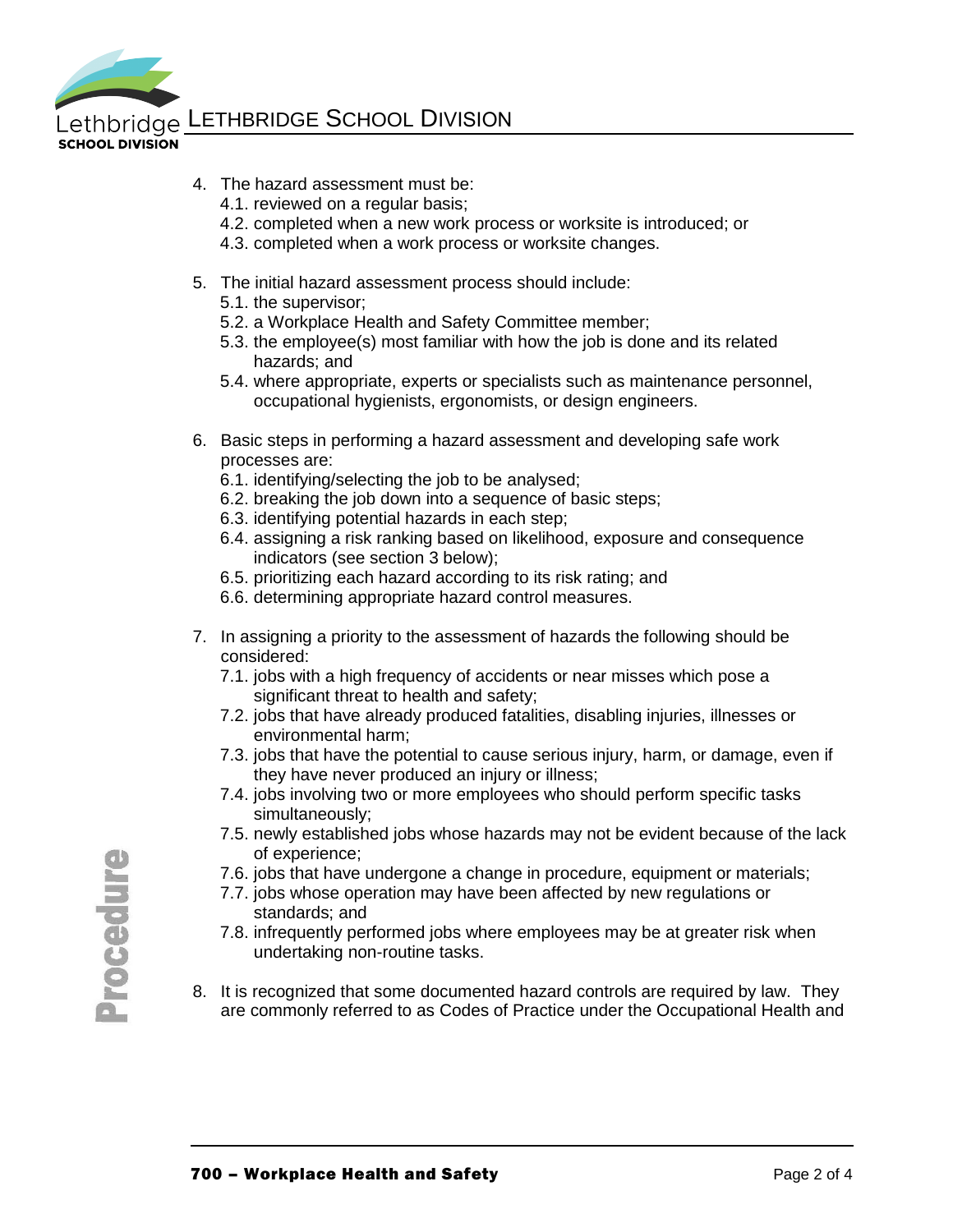

**SCHOOL DIVISION** 

Lethbridge LETHBRIDGE SCHOOL DIVISION

Safety legislation. Codes of Practice are developed to ensure that a particular detailed work process is performed by competent employees in compliance with all appropriate and applicable legislation regulations, such as confined space entry work, and machinery lock-out/tag-out procedures.

#### **Conducting a Work Site Hazard Assessment**

Hazard assessments are always conducted as a team effort. By involving others in the process, the Division aims to reduce the possibility of overlooking an individual job step or a potential hazard. Through this process, we also increase the likelihood of identifying the most appropriate measures for eliminating or controlling hazards.

The Work Site Hazard Assessment Form should include input from the work site supervisors and employees. The assessment consists of three parameters: Frequency of Exposure, Hazard Probability, and Potential Consequence.

The process is:

- 1. Assemble the people that will be involved.
- 2. Discuss the possible hazards with the employees.
- 3. Tour the entire work site.
- 4. Look for possible hazards originating from environment, material, equipment, and people.
- 5.Keep asking the question, "What if?"
- 6. Indicate on the assessment form, all the items that need attention.
- 7. Solicit the input for control measures from the work site supervisors and employees.
- 8. Rank the items and establish a hazard priority using the hazard ranking system.
- 9. Develop and implement controls for all hazards with a ranking of 4 (high), if they do not already exist. For hazards with a ranking of 2 and 3 (moderate), they will require the eventual implementation of controls using a schedule for completion determined by the Health and Safety Committee.
- 10. Take corrective action.
- 11. Monitor and follow up to ensure corrective action is taken.

# **Risk Rating Process**

Assessing the risk associated with each task provides a qualitative evaluation that allows the assessors to determine on what tasks you must focus for hazard controls. Three parameters are evaluated to give a risk rating: Frequency of Exposure, Hazard Probability, and Potential Consequence.